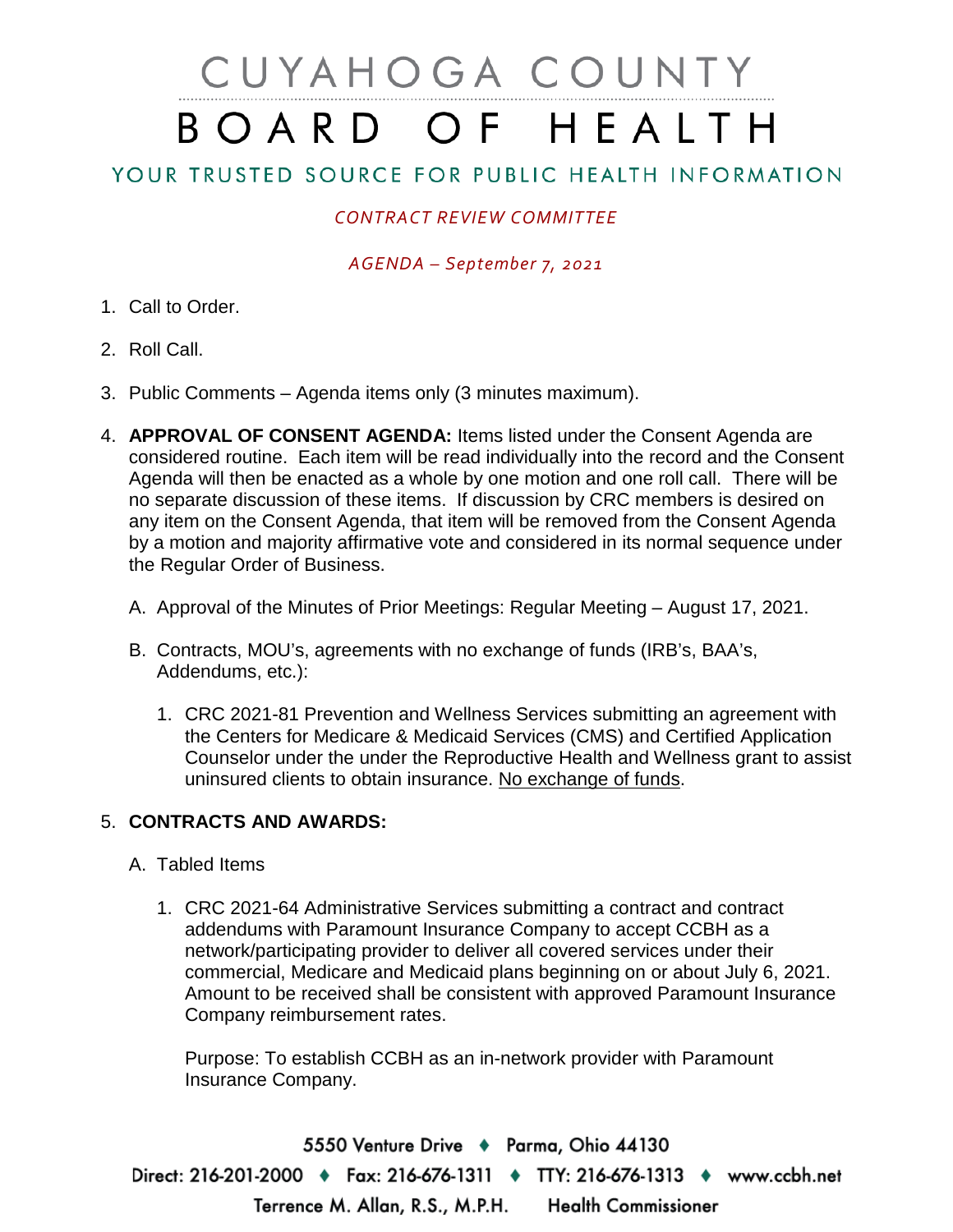- 2. CRC 2021-76 9955 Edgerton Rd. North Royalton, Ohio 44133
- 3. CRC 2021-77 27264 Sprague Rd. Olmsted Township, Ohio 44138
- B. New Items For Review
	- 1. Bid/Quote Openings ≥ \$25,000.00

None

2. Bid/Quote Openings < \$25,000.00

*Lead Program* 

- a. CRC 2021-82 14083 Holland Rd. Brook Park, Ohio 44142
- b. CRC 2021-83 12810 Grannis Rd. Garfield Heights, Ohio 44125

*Household Sewage Program* 

- a. CRC 2021-84 15834 York Rd. North Royalton, Ohio 44133
- 3. Expenditures: Contracts < \$25,000.00
	- a. CRC 2021-85 Environmental Public Health Services submitting a contract with Global Cleveland under the Covid-19 Vaccine Equity Supplement grant (VE21) from July 1, 2021 through September 30, 2021. Amount to be paid to Global Cleveland is not to exceed \$24,500.00.

Purpose: To design and implement community outreach programs to address the needs of our communities by promoting vaccination clinics, education seminars and addressing vaccine hesitancy.

Funding Source: 100% reimbursable through the VE21 grant.

5550 Venture Drive ♦ Parma, Ohio 44130 Direct: 216-201-2000 ♦ Fax: 216-676-1311 ♦ TTY: 216-676-1313 ♦ www.ccbh.net Terrence M. Allan, R.S., M.P.H. **Health Commissioner**